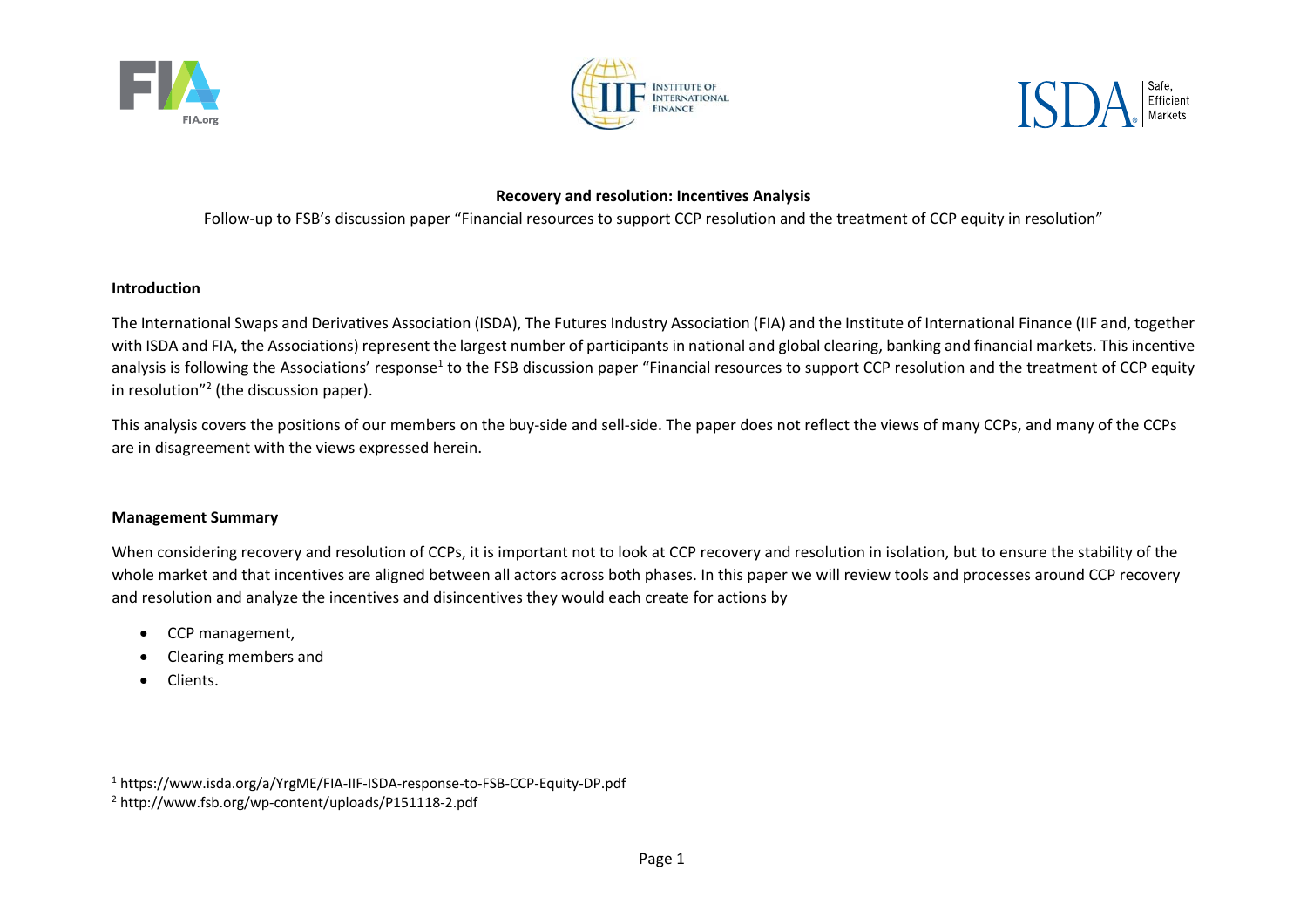We will also review how these tools may be effected based on various legal structures, especially regarding CCPs with several clearing silos in one legal entity.

We have not covered the impact of tools for recovery and resolution on continuity of critical clearing services following resolution. We agree with the assessment in the discussion paper that those services can and should be covered by service contracts that include resolution, and that these topics will have to be addressed during resolution planning and resolvability assessments.

The analysis confirms that no tool is without trade‐offs and disadvantages. That being said, however, there is strong support from members of the Associations, both sell‐side and buy‐side firms, that initial margin haircutting (IMH) and forced allocation raise significant concerns for market stability. As for variation margin gains haircutting (VMGH), which should only apply to suitable products, there are differences in members' views. Some members believe that due to, among other things, the potentially pro-cyclical and destabilizing nature of VMGH, it should be reserved for use on a very limited basis by the resolution authority (RA). Other Association members believe that a CCP should have the flexibility to use VMGH in recovery, subject to regulatory oversight by the CCP's supervisor, and that restricting use of the tool in recovery could result in the need for earlier entry into resolution, which they believe would also be destabilizing.

A resolution cash call might provide additional resources to the RA. However, incentives among the stakeholders listed above do not align very well if this tool is available, and many members believe cash calls are not suitable for CCP recapitalization (particularly if clearing members were to receive nothing in exchange for their cash).

The size of "skin-in-the-game" (SITG), the tranche of CCP funds in the default waterfall, is still being debated between clearing participants (clearing members and their clients) and CCPs, but we believe that the general incentives provided by SITG to align interests between CCP and participants are not disputed.

Members also strongly support providing compensation to clearing participants who bear losses in excess of clearing member default fund contributions and (capped) assessments and believe that compensation would provide an equitable solution as well as incentives for clearing participants to support the default management process, recovery and resolution.

Finally, the Associations wish to highlight the request made in their response to the discussion paper that the FSB re-evaluate the appropriateness of extending the no creditor worse off than in liquidation (NCWOL) safeguard to equity. The safeguard originated as a means of reducing the likelihood of litigation by creditors challenging a RA's deviation from the requirement of *pari passu* treatment of similarly situated creditors, and it is not at all clear why equity holders should be entitled to anything more than the residual value of a remnant CCP, after the payment of all creditor claims (including compensation claims of clearing participants). At the very least, the FSB should clearly articulate what the legal basis would be for litigation by a CCP's equity holder, and if it is unable to do so, it should limit the safeguard's coverage to creditors.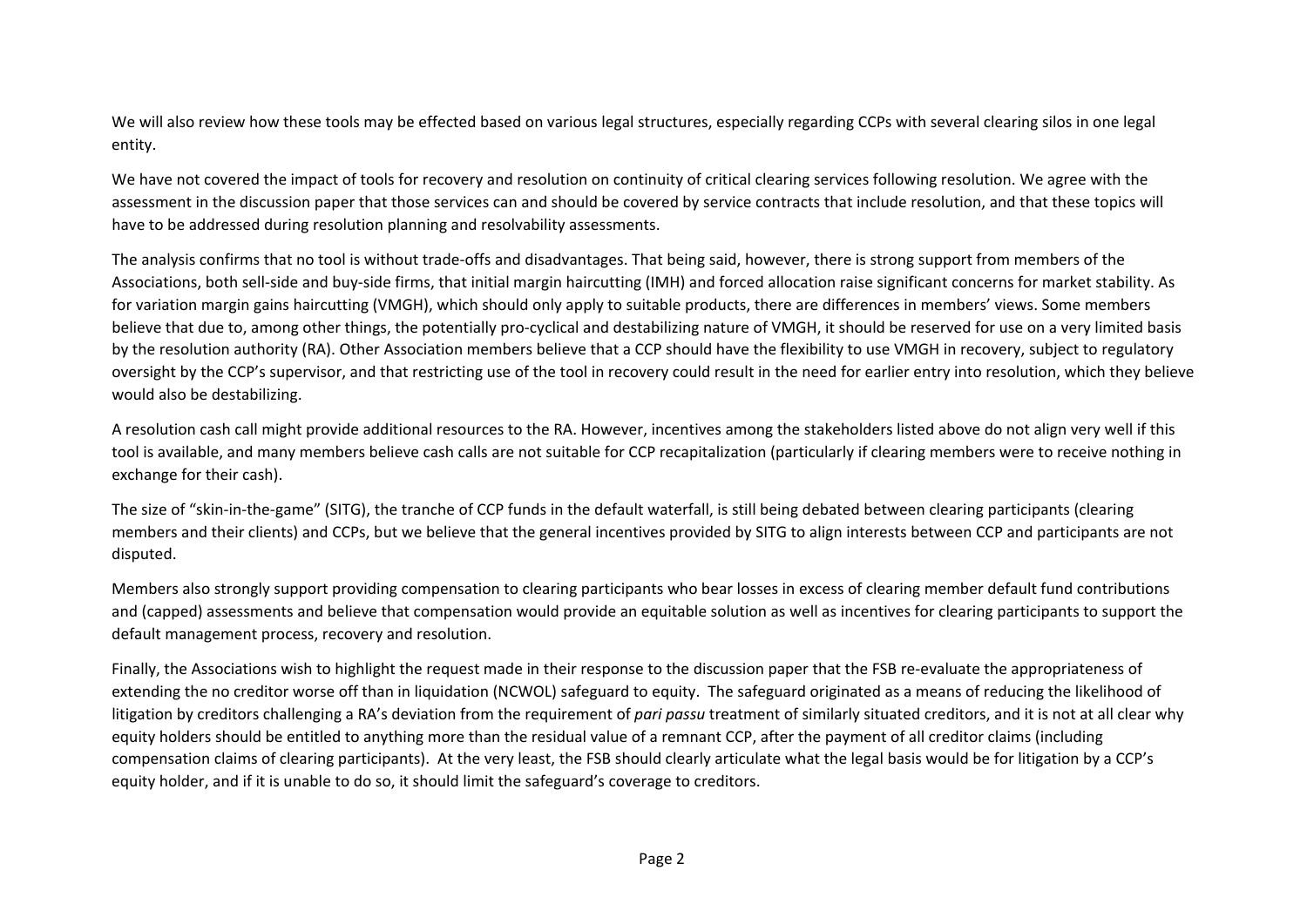# **Detailed Incentives Analysis**

|                   |                                                   | Impact on / Incentives for                    |                                            |  |
|-------------------|---------------------------------------------------|-----------------------------------------------|--------------------------------------------|--|
| Tool/Resource     | CCP management <sup>3</sup>                       | <b>Clearing members and clients (together</b> | <b>Different business models and legal</b> |  |
|                   |                                                   | participants)                                 | <b>structures</b>                          |  |
| VMGH <sup>4</sup> | Would not incentivize more<br>×                   | Could incentivize participation in the        |                                            |  |
|                   | conservative risk management                      | CCP's default management process              |                                            |  |
|                   | practices as all loss allocation tools            | (DMP) as exercise of the tool in              |                                            |  |
|                   | to participants will shield equity <sup>5</sup> . | recovery would be viewed as highly            |                                            |  |
|                   | Could present a conflict of interest<br>×         | undesirable (for clients applicable           |                                            |  |
|                   | as the CCP management would                       | only if they are allowed to bid in an         |                                            |  |
|                   | allocate losses to protect the CCP's              | auction).                                     |                                            |  |
|                   | equity holders.                                   | Could potentially incentivize                 |                                            |  |
|                   | Could be viewed as forcing clearing<br>×          | participants on the opposite side of          |                                            |  |
|                   | participants to prop up a CCP whose               | the market from the defaulting                |                                            |  |
|                   | management failed to satisfy the                  | clearing member (and, thus, at risk           |                                            |  |
|                   | CCP's primary function of credit risk             | of having their gains haircut) to             |                                            |  |
|                   | management.                                       | reduce their positions, which could           |                                            |  |
|                   |                                                   | possibly provide market liquidity for         |                                            |  |
|                   | Note: Compensation to clearing                    | the CCP to hedge the defaulter's              |                                            |  |
|                   | participants for the amount of their total        | portfolio <sup>6</sup> .                      |                                            |  |
|                   | losses resulting from the use of recovery         | Could have pro-cyclical and<br>$\mathbf x$    |                                            |  |
|                   | tools (see at the end of the recovery             | destabilizing impact as losses would          |                                            |  |
|                   | section) would mitigate these                     | be propagated to other participants           |                                            |  |
|                   | disincentives.                                    | in times of stress and could lead to          |                                            |  |
|                   |                                                   | disorderly attempts to exit a CCP.            |                                            |  |
|                   |                                                   | Could be potentially challenging to<br>×      |                                            |  |
|                   |                                                   | members clearing for clients to               |                                            |  |

<sup>&</sup>lt;sup>3</sup> We assume that CCP management would act in the interest of equity holders and that their interests are broadly aligned.

<sup>4</sup> Only if VMGH is suitable for the products cleared.

<sup>&</sup>lt;sup>5</sup> While there is no further CCP capital at risk if losses are allocated to clearing participants, there will however be significant reputational impact and potential cost if the CCP uses mutualized resources in the waterfall.

 $6$  This may not always be the case given VMGH applies to all participants with gains and is calculated at a portfolio level (rather than at a product level).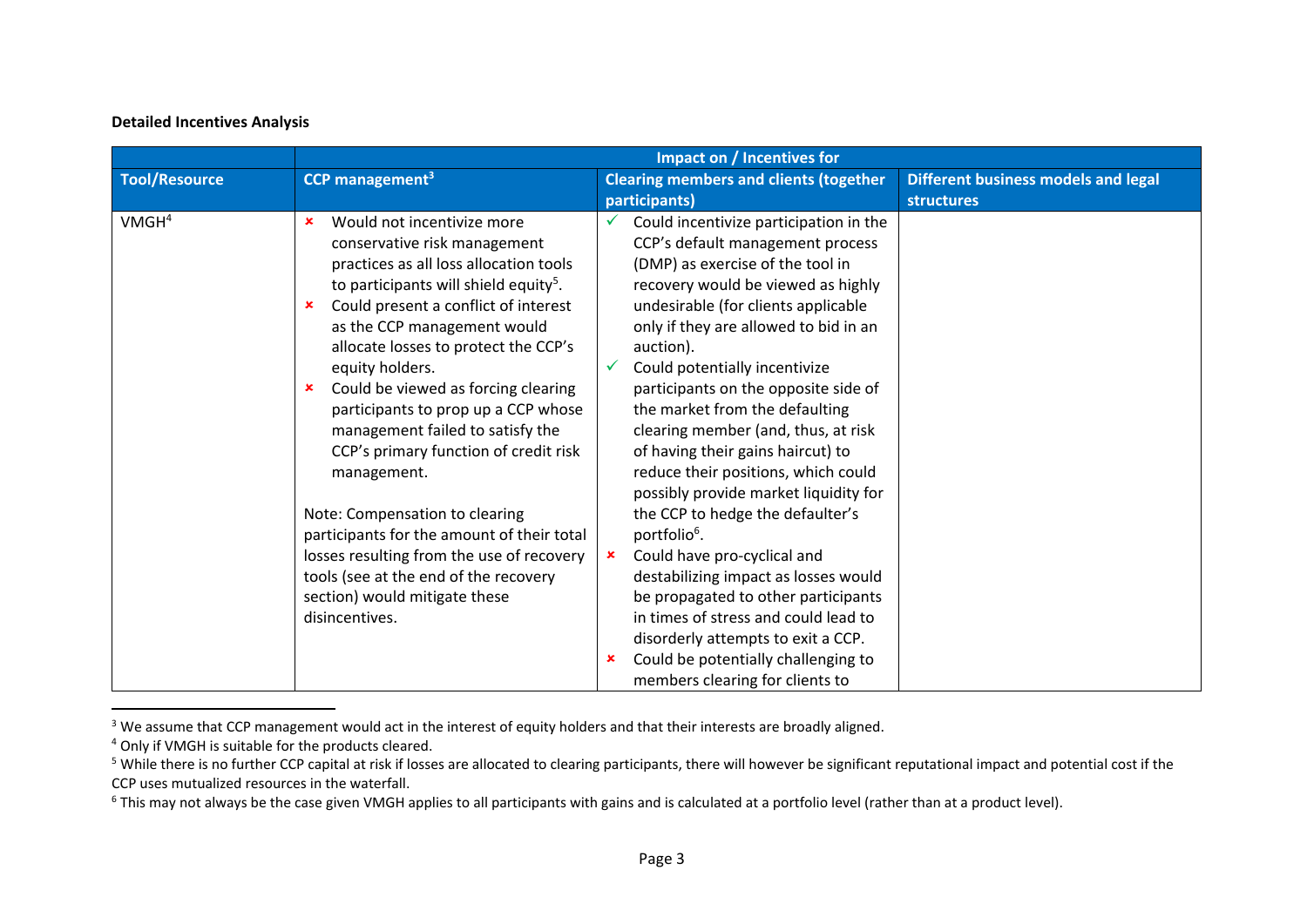|                      | Impact on / Incentives for                                                                                                                                                                                                                                                                                                                                                   |                                                                                                                                                                                                                                                                                                                                                                                                                                                                                                                                                                                                                                                                                                                                                                                                     |                                                                                                                                           |
|----------------------|------------------------------------------------------------------------------------------------------------------------------------------------------------------------------------------------------------------------------------------------------------------------------------------------------------------------------------------------------------------------------|-----------------------------------------------------------------------------------------------------------------------------------------------------------------------------------------------------------------------------------------------------------------------------------------------------------------------------------------------------------------------------------------------------------------------------------------------------------------------------------------------------------------------------------------------------------------------------------------------------------------------------------------------------------------------------------------------------------------------------------------------------------------------------------------------------|-------------------------------------------------------------------------------------------------------------------------------------------|
| <b>Tool/Resource</b> | <b>CCP</b> management <sup>3</sup>                                                                                                                                                                                                                                                                                                                                           | <b>Clearing members and clients (together</b>                                                                                                                                                                                                                                                                                                                                                                                                                                                                                                                                                                                                                                                                                                                                                       | <b>Different business models and legal</b>                                                                                                |
|                      |                                                                                                                                                                                                                                                                                                                                                                              | participants)                                                                                                                                                                                                                                                                                                                                                                                                                                                                                                                                                                                                                                                                                                                                                                                       | <b>structures</b>                                                                                                                         |
|                      |                                                                                                                                                                                                                                                                                                                                                                              | operationalize, especially with<br>respect to clients in indirect clearing<br>arrangements, or for clients such as<br>fund managers who would have to<br>allocate to underlying clients.<br>Could disproportionately impact<br>×<br>participants with directional<br>portfolios.                                                                                                                                                                                                                                                                                                                                                                                                                                                                                                                    |                                                                                                                                           |
| <b>IMH</b>           | Would disincentive more<br>$\boldsymbol{\mathsf{x}}$<br>conservative risk management<br>practices as all loss allocation tools<br>to participants will shield equity.<br>Could be viewed as forcing clearing<br>$\boldsymbol{\mathsf{x}}$<br>participants to prop up a CCP whose<br>management failed to satisfy the<br>CCP's primary function of credit risk<br>management. | Could incentivize participation in the<br>✓<br>DMP as exercise of the tool in<br>recovery would be viewed as highly<br>undesirable (for clients applicable<br>only if they are allowed to bid in an<br>auction).<br>Would have pro-cyclical and<br>×<br>destabilizing impact as losses would<br>be propagated to other participants<br>in times of stress and would lead to<br>disorderly attempts to exit a CCP.<br>Would run counter to the<br>×<br>fundamental premise that initial<br>margin (IM) is meant to cover the<br>default risk of the participant<br>posting the IM and should not be a<br>mutualized resource.<br>Would run counter to incentives for<br>$\pmb{\times}$<br>clearing and treatment of cleared<br>transactions in bank regulatory<br>capital regulations if IMH is also | Bankruptcy-remote IM, such as<br>margin subject to a customer<br>protection regime, would<br>presumably not be subject to<br>haircutting. |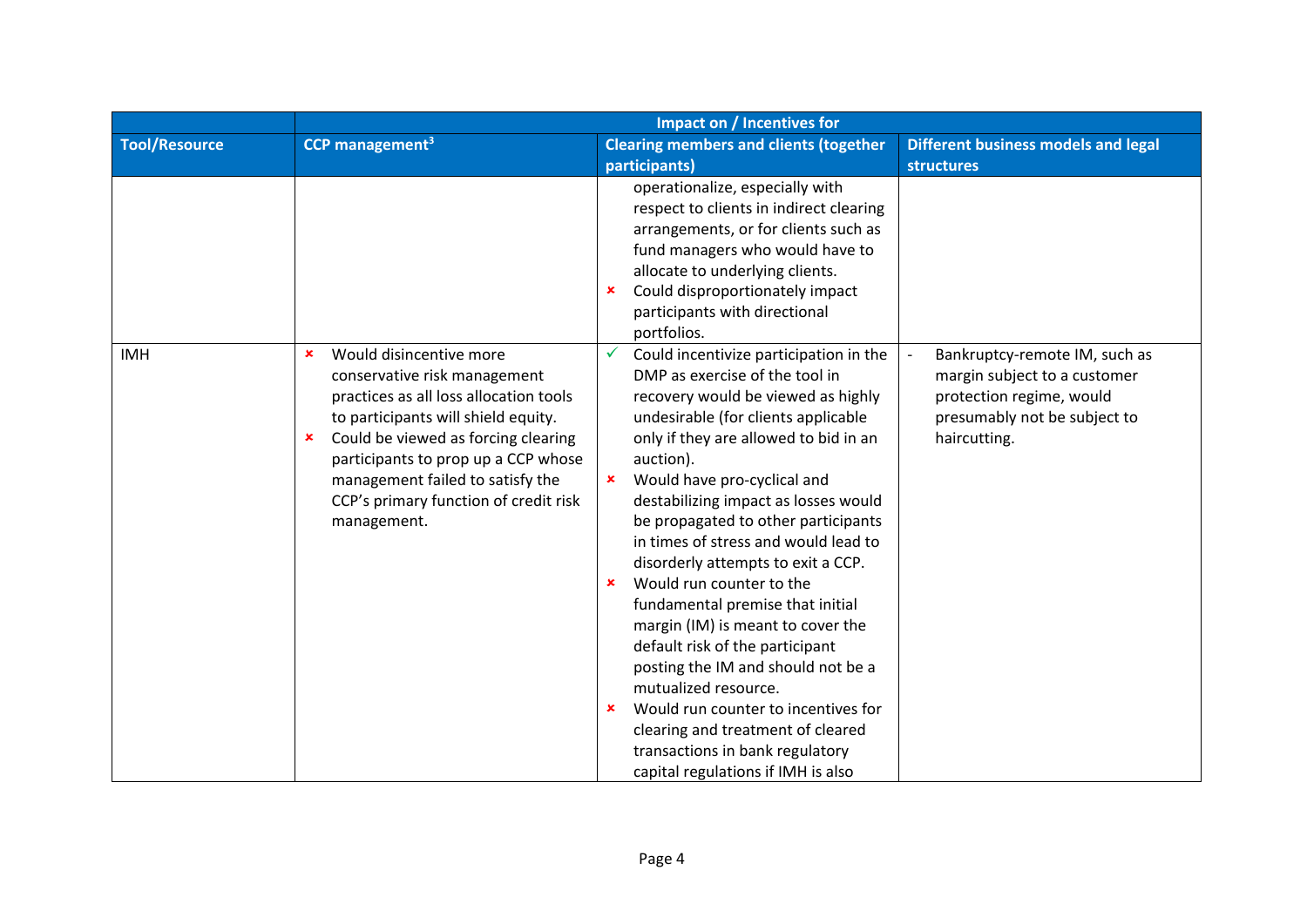|                                     | Impact on / Incentives for                                                                                                                                                              |                                                                                                                                                                                                                                                                                                                                                                                                                                                                                                                                                                                                      |                                                                                                                                                                                                                              |
|-------------------------------------|-----------------------------------------------------------------------------------------------------------------------------------------------------------------------------------------|------------------------------------------------------------------------------------------------------------------------------------------------------------------------------------------------------------------------------------------------------------------------------------------------------------------------------------------------------------------------------------------------------------------------------------------------------------------------------------------------------------------------------------------------------------------------------------------------------|------------------------------------------------------------------------------------------------------------------------------------------------------------------------------------------------------------------------------|
| <b>Tool/Resource</b>                | CCP management <sup>3</sup>                                                                                                                                                             | <b>Clearing members and clients (together</b>                                                                                                                                                                                                                                                                                                                                                                                                                                                                                                                                                        | <b>Different business models and legal</b>                                                                                                                                                                                   |
|                                     |                                                                                                                                                                                         | participants)                                                                                                                                                                                                                                                                                                                                                                                                                                                                                                                                                                                        | <b>structures</b>                                                                                                                                                                                                            |
|                                     |                                                                                                                                                                                         | meant to cover bankruptcy-remote<br>collateral.<br>Would incentivize firms to post as<br>$\mathbf x$<br>much collateral as bankruptcy-<br>remote assets as possible (assuming<br>IMH does not cover bankruptcy-<br>remote assets), therefore<br>complicating the CCP's liquidity<br>management.<br>Would be inconsistent with FSB<br>guidance <sup>7</sup> that resolution should<br>"maintain continuous access by<br>participants to securities or cash<br>collateral posted to and held by the<br>CCP in accordance with its rules and<br>arrangements and that is owed to<br>such participants". |                                                                                                                                                                                                                              |
| Limited cash calls<br>(assessments) | Would not incentivize more<br>$\boldsymbol{\mathsf{x}}$<br>conservative risk management<br>practices as all loss allocation tools<br>to participants will shield equity <sup>89</sup> . | Would incentivize participation in<br>$\checkmark$<br>the DMP for clearing members, as all<br>recovery tools including assessments<br>are undesirable.<br>Would potentially destabilize<br>×<br>clearing members under stressed<br>market conditions.                                                                                                                                                                                                                                                                                                                                                | In the case of CCPs with multiple<br>siloed segments, assessments would<br>be silo-specific and would not have<br>any impact on the wider structure of<br>the CCP (unless it destabilized<br>members who have memberships in |

<sup>7</sup> FSB "Guidance on Central Counterparty Resolution and Resolution Planning", see http://www.fsb.org/wp‐content/uploads/P050717‐1.pdf

<sup>&</sup>lt;sup>8</sup>in case of limited cash calls equity is only shielded as long as the losses do not exceed the limited cash call if there are no other loss allocation tools or provisions shielding equity

<sup>&</sup>lt;sup>9</sup> While there is no further CCP capital at risk, there will however be significant impact and potential cost if the CCP uses mutualized resources in the waterfall. (if used in recovery)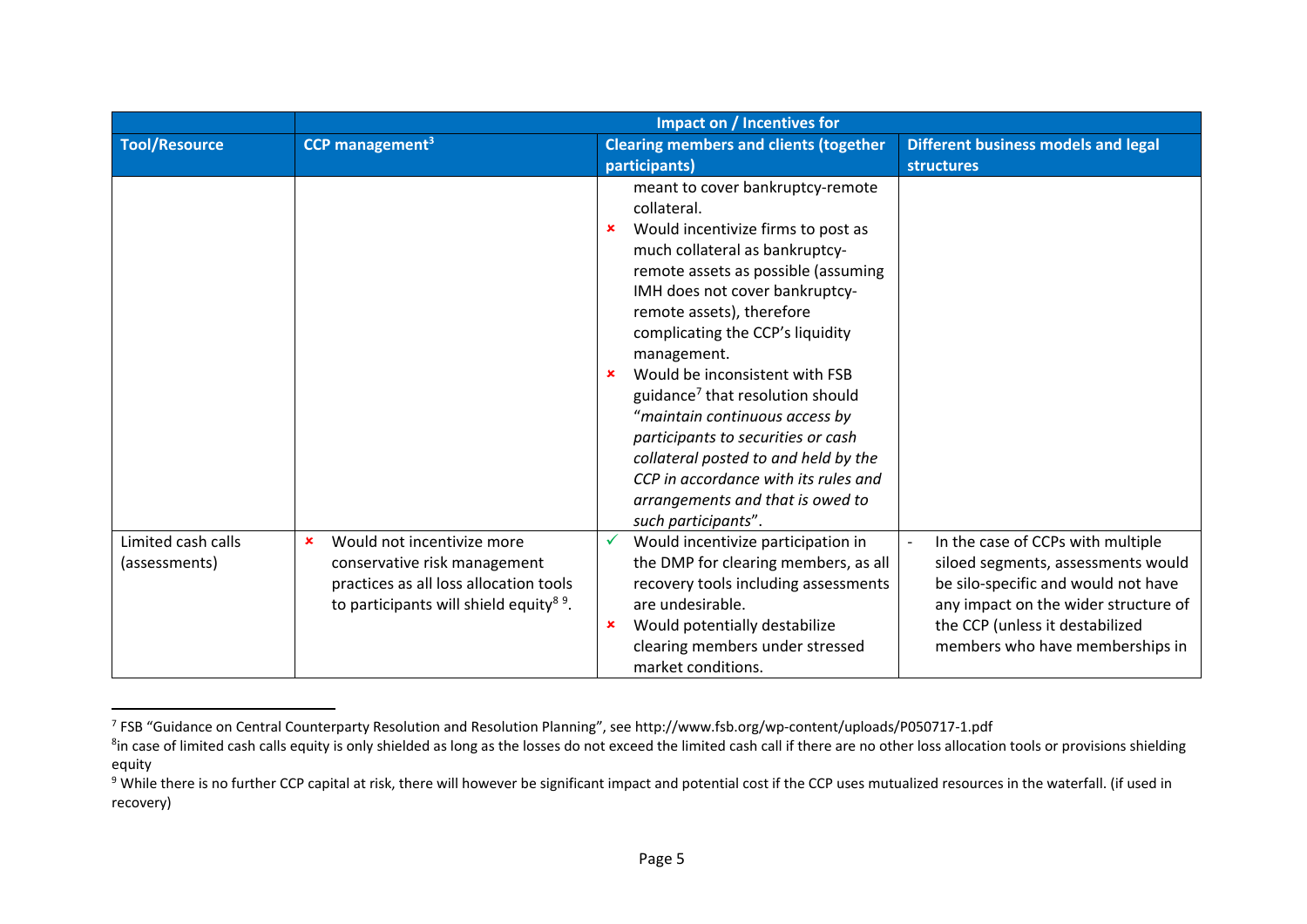|                                     | <b>Impact on / Incentives for</b>                                                                                                                                                                                                                                                                                                                                                        |                                                                                                                                                                                                                                                                                                                                                                                                                                                                  |                                                                                                                                                                                                                                                                                                                                                                                                                                                 |
|-------------------------------------|------------------------------------------------------------------------------------------------------------------------------------------------------------------------------------------------------------------------------------------------------------------------------------------------------------------------------------------------------------------------------------------|------------------------------------------------------------------------------------------------------------------------------------------------------------------------------------------------------------------------------------------------------------------------------------------------------------------------------------------------------------------------------------------------------------------------------------------------------------------|-------------------------------------------------------------------------------------------------------------------------------------------------------------------------------------------------------------------------------------------------------------------------------------------------------------------------------------------------------------------------------------------------------------------------------------------------|
| <b>Tool/Resource</b>                | CCP management <sup>3</sup>                                                                                                                                                                                                                                                                                                                                                              | <b>Clearing members and clients (together</b>                                                                                                                                                                                                                                                                                                                                                                                                                    | <b>Different business models and legal</b>                                                                                                                                                                                                                                                                                                                                                                                                      |
|                                     |                                                                                                                                                                                                                                                                                                                                                                                          | participants)<br>Would not directly affect clients (but<br>✓<br>would reduce likelihood they would<br>be subjected to tools such as<br>VMGH).                                                                                                                                                                                                                                                                                                                    | <b>structures</b><br>both affected and unaffected<br>segments).                                                                                                                                                                                                                                                                                                                                                                                 |
| Partial Tear-Up (PTU)               | Would provide slightly less incentive<br>×<br>to conduct effective auction.<br>Could lead to risk-taking/<br>$\pmb{\times}$<br>introduction of risky products<br>without well-defined DMP.                                                                                                                                                                                               | $\checkmark$<br>Would incentivize participation in<br>the DMP, as use of tool in recovery<br>would be viewed as highly<br>undesirable (for clients applicable<br>only if they are allowed to bid in an<br>auction).<br>Would possibly disincentivize<br>$\checkmark$<br>maintenance of large illiquid<br>positions.                                                                                                                                              | Could be executed regardless of<br>business model or legal structure, as<br>only a subset of transactions would<br>be torn up.                                                                                                                                                                                                                                                                                                                  |
| Full tear-up and service<br>closure | Could incentivize CCP management<br>✓<br>to try to make other position<br>allocation tools work because a full<br>tear-up and service closure would<br>result in loss of an entire business<br>segment.<br>Could disincentivize CCP<br>$\pmb{\times}$<br>management to prevent this from<br>happening as full tear-up allocates<br>all losses to participants and shields<br>CCP equity. | Would incentivize participation in<br>$\checkmark$<br>the DMP, as use of tool in recovery<br>would be viewed as highly<br>undesirable (for clients applicable<br>only if they are allowed to bid in an<br>auction).<br>Would not be a credible tool for<br>$\mathbf x$<br>systemically important clearing<br>services, particularly one that is the<br>only, or one of the only, services<br>that clears products subject to<br>mandatory clearing requirements. | Although effectiveness of the tool<br>has never been tested, could<br>possibly be executed by a CCP with<br>multiple clearing services if they (1)<br>are properly structured with<br>carefully drafted and legally<br>effective non-recourse provisions<br>that shield the CCP and its other<br>services from the losses and (2) do<br>not have other linkages that could<br>result in closure of one segment<br>destabilizing other segments. |
| Forced allocation                   | Could present slightly less incentive<br>×<br>to conduct effective auction if this<br>tool is available.<br>Could result in significant<br>×<br>detrimental impact on a CCP using                                                                                                                                                                                                        | Would incentivize participation in<br>$\pmb{\times}$<br>DMP as use of tool in recovery<br>would be viewed as highly<br>undesirable.                                                                                                                                                                                                                                                                                                                              | Could be executed regardless of<br>$\checkmark$<br>business model or legal structure.                                                                                                                                                                                                                                                                                                                                                           |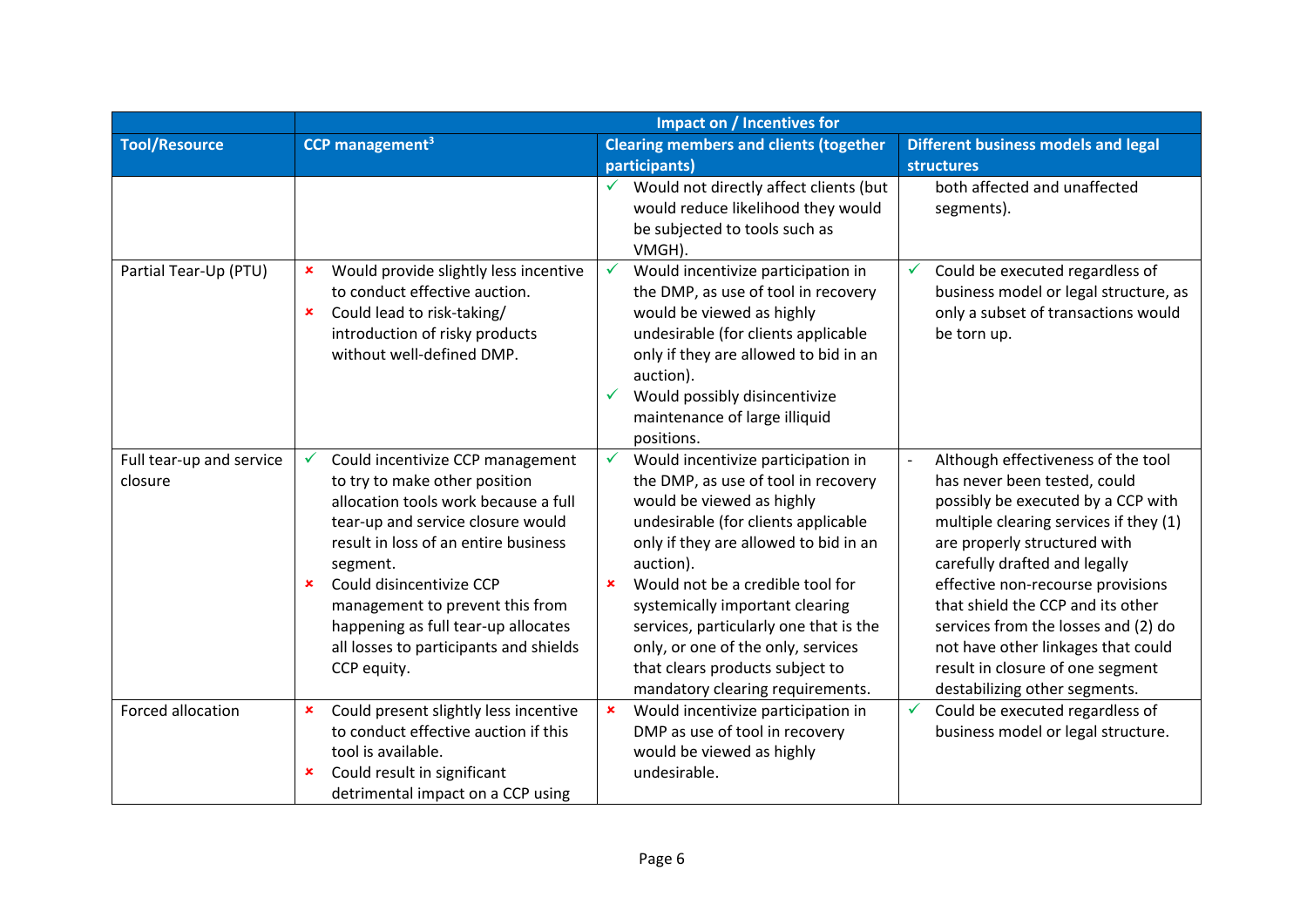|                      | Impact on / Incentives for                                                                                                                                                 |                                                                                                                                                                                                                                                                                                                                                                                                                                                                                                                                                                                                         |                                                                                                                        |
|----------------------|----------------------------------------------------------------------------------------------------------------------------------------------------------------------------|---------------------------------------------------------------------------------------------------------------------------------------------------------------------------------------------------------------------------------------------------------------------------------------------------------------------------------------------------------------------------------------------------------------------------------------------------------------------------------------------------------------------------------------------------------------------------------------------------------|------------------------------------------------------------------------------------------------------------------------|
| <b>Tool/Resource</b> | CCP management <sup>3</sup>                                                                                                                                                | <b>Clearing members and clients (together</b>                                                                                                                                                                                                                                                                                                                                                                                                                                                                                                                                                           | <b>Different business models and legal</b>                                                                             |
|                      |                                                                                                                                                                            | participants)                                                                                                                                                                                                                                                                                                                                                                                                                                                                                                                                                                                           | <b>structures</b>                                                                                                      |
|                      | this tool (in recovery) because<br>arbitrary decisions on who positions<br>are allocated to cannot be taken by<br>a commercial party with their own<br>interests at stake. | Could possibly disincentivize<br>$\checkmark$<br>maintenance of large illiquid<br>positions compared to PTU.<br>Could present challenges to firms to<br>$\mathbf x$<br>manage the risk allocated to them.<br>Would be inequitable, as the choice<br>×<br>of participants to whom transactions<br>are allocated would be arbitrary and<br>participants cannot manage risk to<br>reduce the probability of being<br>allocated positions. <sup>10</sup><br>Would not be an appropriate tool to<br>×<br>apply to clients, particularly ones<br>that are not large, sophisticated<br>financial institutions. |                                                                                                                        |
| <b>SITG</b>          | Would incentivize a good risk<br>V<br>management framework, especially<br>in relation to membership criteria,<br>products to be cleared and DMP.                           | Could be structured to have no<br>✓<br>negative impact on incentives, e.g. if<br>the second SITG contribution is<br>positioned beneath member<br>assessments in default waterfall.<br>Would provide comfort that the CCP<br>✓<br>has confidence in its risk<br>management framework.<br>For clients should be no negative<br>impact on incentives since clients<br>typically are not allowed to<br>participate in DMP.                                                                                                                                                                                  | Would need to be backed by CCP<br>equity, but can be structured to<br>follow the business model or legal<br>structure. |

<sup>&</sup>lt;sup>10</sup> This is contrary to tools like VMGH or PTU, where firms can to an extent control how much they will be affected. For instance, if a firm clears many illiquid contract, their portfolio is more likely to be torn up.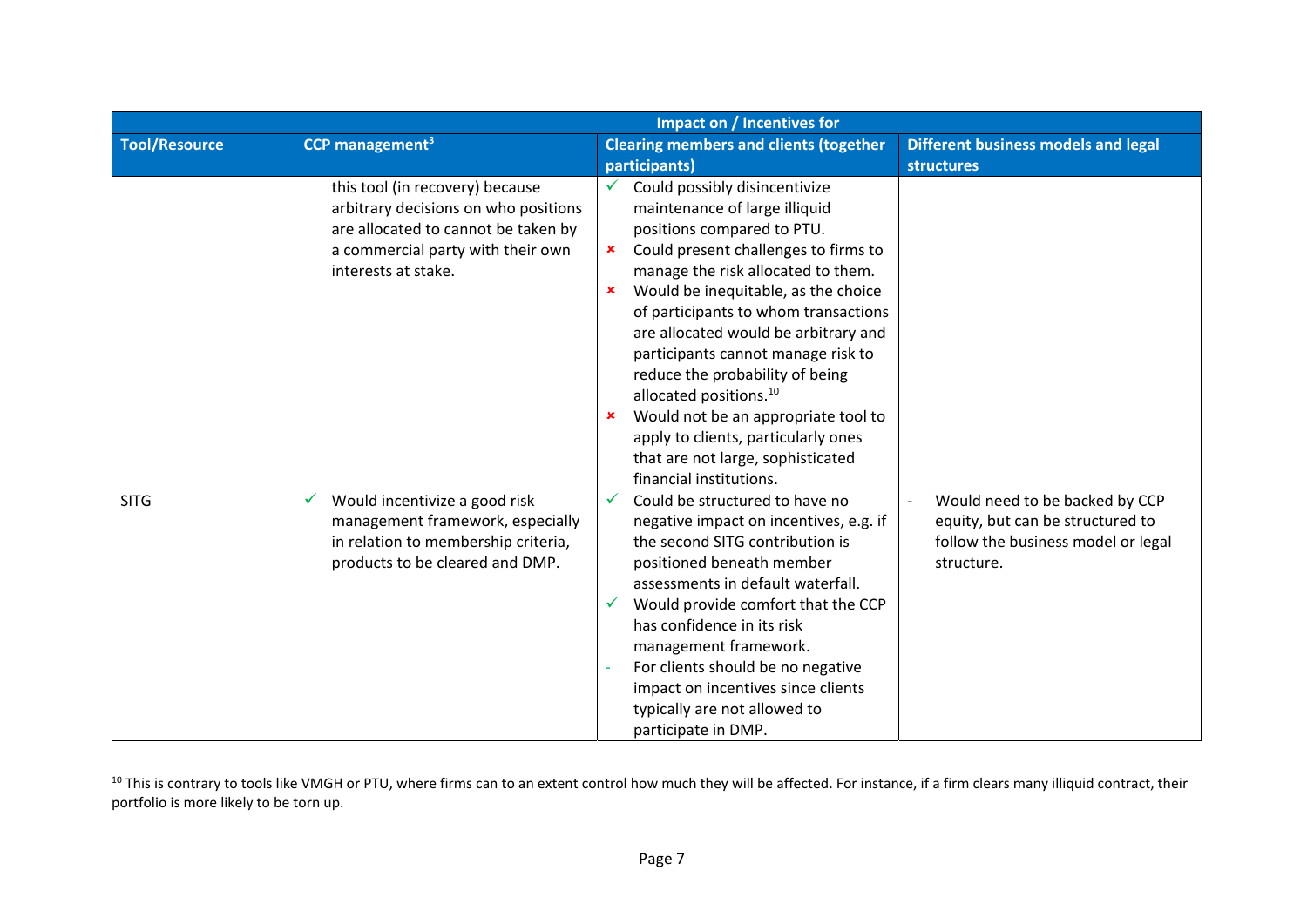|                                                                                                                                     | Impact on / Incentives for                                                                                                                                                                                                                                                      |                                                                                                                                                                                                                                                                                                                                                                                                                                                                                                                                                                                                                                                                       |                                                                                                                                           |
|-------------------------------------------------------------------------------------------------------------------------------------|---------------------------------------------------------------------------------------------------------------------------------------------------------------------------------------------------------------------------------------------------------------------------------|-----------------------------------------------------------------------------------------------------------------------------------------------------------------------------------------------------------------------------------------------------------------------------------------------------------------------------------------------------------------------------------------------------------------------------------------------------------------------------------------------------------------------------------------------------------------------------------------------------------------------------------------------------------------------|-------------------------------------------------------------------------------------------------------------------------------------------|
| <b>Tool/Resource</b>                                                                                                                | <b>CCP</b> management <sup>3</sup>                                                                                                                                                                                                                                              | <b>Clearing members and clients (together</b>                                                                                                                                                                                                                                                                                                                                                                                                                                                                                                                                                                                                                         | <b>Different business models and legal</b>                                                                                                |
|                                                                                                                                     |                                                                                                                                                                                                                                                                                 | participants)                                                                                                                                                                                                                                                                                                                                                                                                                                                                                                                                                                                                                                                         | structures                                                                                                                                |
| Compensation to<br>clearing participants for<br>the amount of their<br>total losses resulting<br>from the use of<br>recovery tools. | Would incentivize appropriate sizing<br>of default funds (on top of SITG) -<br>extends incentive to properly size<br>SITG in a way that is commensurate<br>with the amount of resources<br>available in the rest of the waterfall.                                              | Would not disincentivize<br>$\checkmark$<br>participation in DMP (for clients<br>applicable only if they are allowed to<br>bid in an auction).<br>Would strongly incentivize<br>✓<br>continuing to clear through the<br>recovered CCP.                                                                                                                                                                                                                                                                                                                                                                                                                                | Structure of compensation can be<br>$\mathbf x$<br>more difficult if the legal structure or<br>the business model is very<br>complicated. |
| <b>Resolution Tools</b>                                                                                                             |                                                                                                                                                                                                                                                                                 |                                                                                                                                                                                                                                                                                                                                                                                                                                                                                                                                                                                                                                                                       |                                                                                                                                           |
| VMGH <sup>11</sup>                                                                                                                  | Whether a CCP's owners and<br>management are affected would<br>depend on whether the RA dilutes or<br>extinguishes CCP equity. As<br>decisions are taken by the RA, CCP<br>management and owners have no<br>control anymore and cannot react to<br>incentives or disincentives. | Could incentivize participation in the<br>v<br>DMP, as recovery/resolution tools<br>are undesirable (for clients<br>applicable only if they are allowed to<br>bid in an auction).<br>Could potentially incentivize<br>✓<br>participants on the opposite side of<br>the market from the defaulting<br>clearing member (and, thus, at risk<br>of having their gains haircut) to<br>reduce their positions, which could<br>possibly provide market liquidity for<br>the CCP to hedge the defaulter's<br>portfolio.<br>Would not present conflict of<br>✓<br>interest between CCP management<br>and clearing participants as the tool<br>would be administered by the RA. |                                                                                                                                           |

<sup>&</sup>lt;sup>11</sup> Only if VMGH is suitable for the products cleared.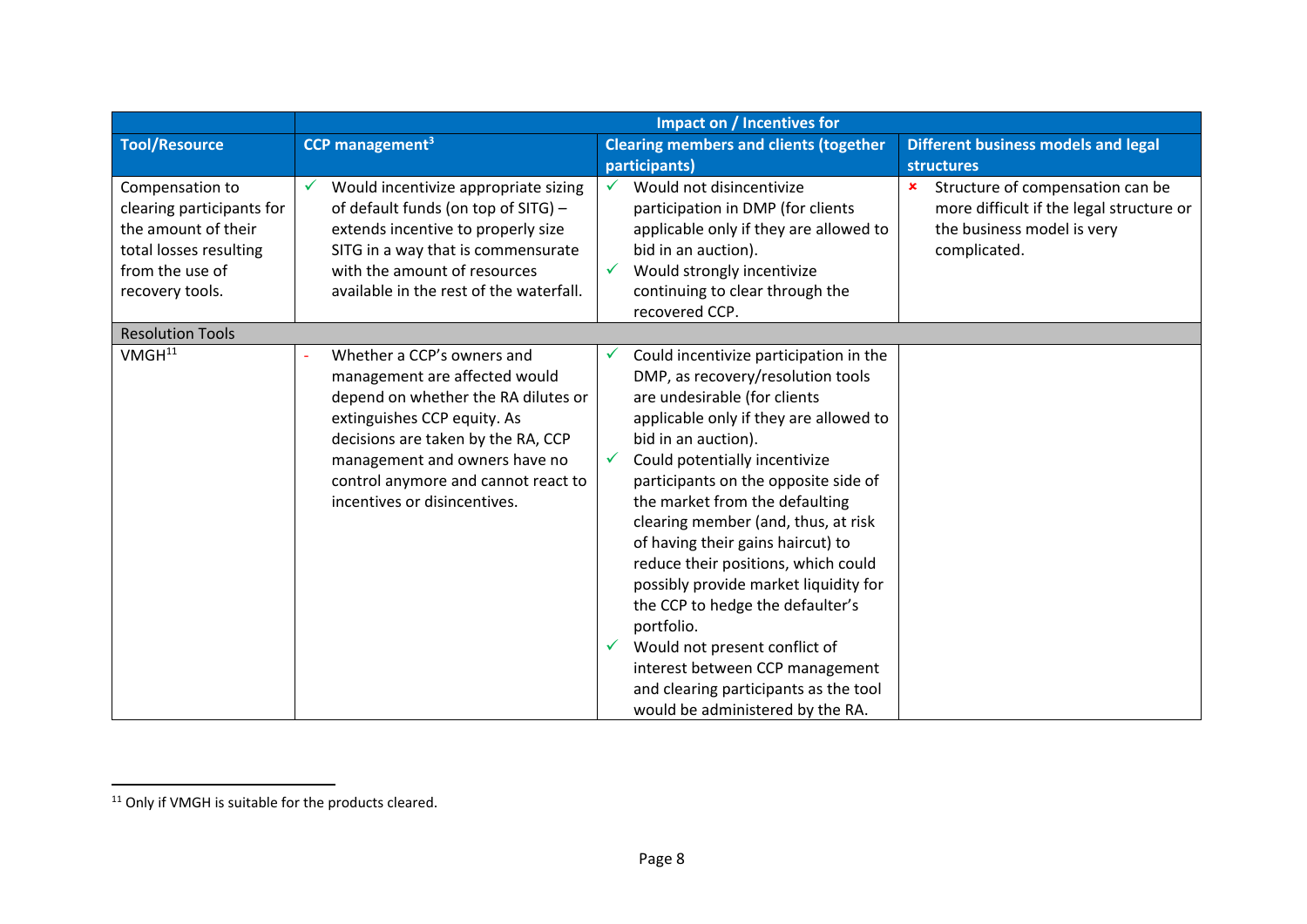|                           | Impact on / Incentives for         |                                                         |                                            |
|---------------------------|------------------------------------|---------------------------------------------------------|--------------------------------------------|
| <b>Tool/Resource</b>      | CCP management <sup>3</sup>        | <b>Clearing members and clients (together</b>           | <b>Different business models and legal</b> |
|                           |                                    | participants)                                           | <b>structures</b>                          |
|                           |                                    | Would be difficult to operationalize<br>$\mathbf x$     |                                            |
|                           |                                    | beyond clearing members, especially                     |                                            |
|                           |                                    | for clients and indirect clients.                       |                                            |
| <b>IMH</b>                | As above.                          | Same as in recovery.<br>$\overline{\phantom{a}}$        | Same as in recovery.                       |
| Limited, reserved RA      | If unaccompanied by extinguishment | Would incentivize participation in<br>$\checkmark$      | Losses can be allocated regardless of      |
| cash calls for loss       | of old equity and issuance of new  | DMP as use of this tool in resolution                   | business model or legal structure.         |
| allocation in resolution. | equity to members, would present   | would be highly undesirable.                            |                                            |
|                           | inequitable windfall to old equity | Would potentially destabilize<br>$\mathbf x$            |                                            |
|                           | and increase moral hazard risk.    | clearing members under stressed                         |                                            |
|                           |                                    | market conditions.                                      |                                            |
|                           |                                    | Would not be applicable to clients.                     |                                            |
| Bail-in of liabilities to | As above.                          | Not all participants would be able or<br>$\pmb{\times}$ | Would depend on liabilities to be          |
| clearing participants     |                                    | willing to hold CCP equity <sup>12</sup> .              | bailed-in, and what equity affected        |
| (see pages 15 and 22 of   |                                    | Receiving equity in respect of<br>$\checkmark$          | entities will receive.                     |
| the discussion paper).    |                                    | liabilities owed to them by the CCP is                  |                                            |
| Should this mean          |                                    | better than the extinguishment of                       |                                            |
| bailing in variation      |                                    | such liabilities (as would be the case                  |                                            |
| margin (VM) liabilities   |                                    | in the exercise of loss allocation                      |                                            |
| of the CCP, this tool is  |                                    | tools).                                                 |                                            |
| similar with              |                                    |                                                         |                                            |
| Compensation (see         |                                    |                                                         |                                            |
| below).                   |                                    |                                                         |                                            |
| Otherwise the             |                                    |                                                         |                                            |
| incentives will mainly    |                                    |                                                         |                                            |
| depend on the nature      |                                    |                                                         |                                            |
| of the liability that is  |                                    |                                                         |                                            |
| bailed in.                |                                    |                                                         |                                            |
| PTU                       | As above under VMGH.               | Same as in recovery.                                    | Same as in recovery                        |

<sup>&</sup>lt;sup>12</sup> This could be for instance due to regulatory constraints, capital requirements or investment constraints.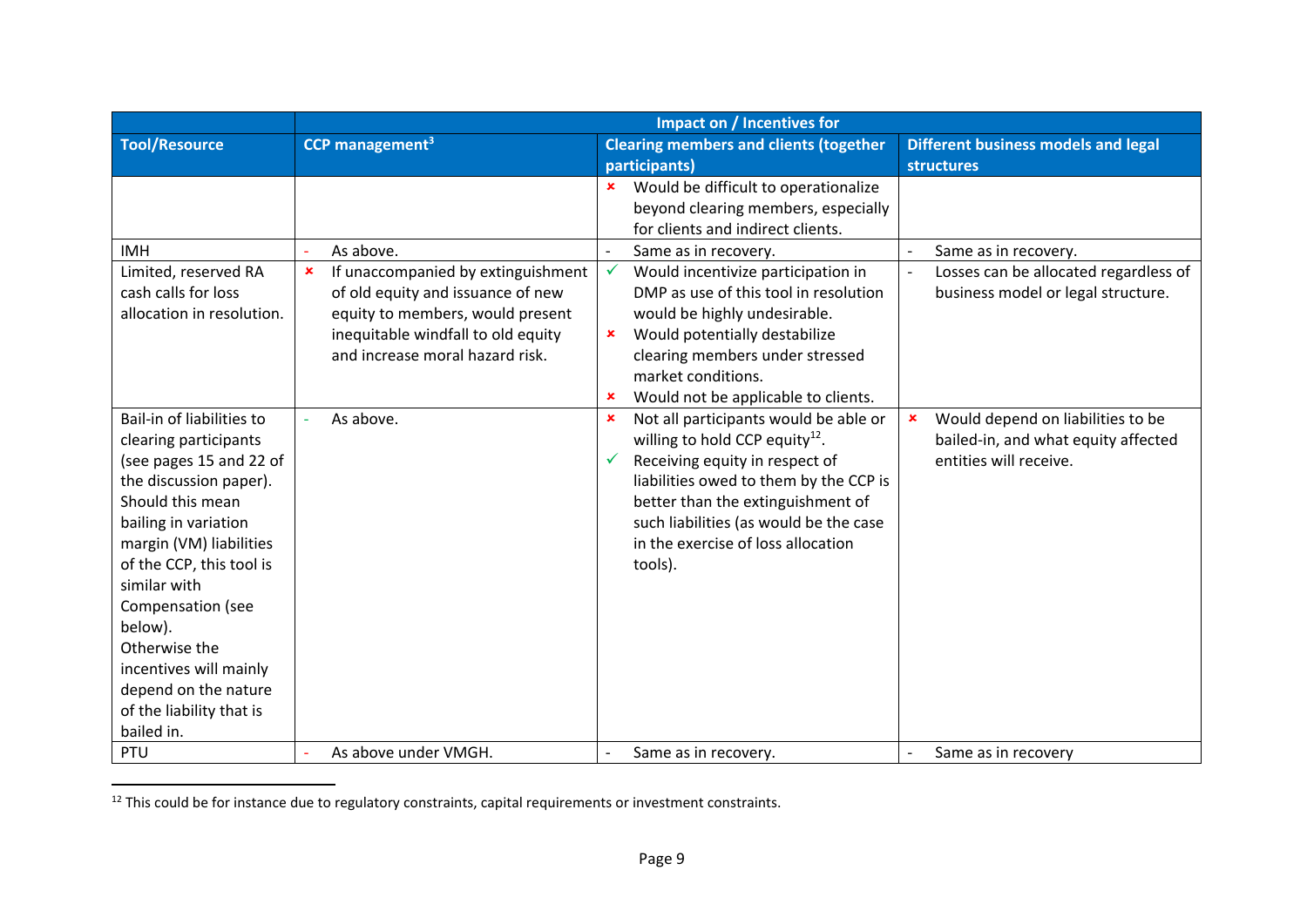|                           | Impact on / Incentives for                          |                                                  |                                            |
|---------------------------|-----------------------------------------------------|--------------------------------------------------|--------------------------------------------|
| <b>Tool/Resource</b>      | CCP management <sup>3</sup>                         | <b>Clearing members and clients (together</b>    | <b>Different business models and legal</b> |
|                           |                                                     | participants)                                    | <b>structures</b>                          |
| Full tear-up and service  | As above under VMGH.<br>$\overline{\phantom{a}}$    | Same as in recovery.                             | Same as in recovery.                       |
| closure                   |                                                     |                                                  |                                            |
| Forced allocation         | As above under VMGH.                                | Same as in recovery.<br>$\overline{\phantom{a}}$ | Same as in recovery.                       |
| Compensation to           | As above under VMGH.                                | Same as in recovery.                             | Same as in recovery.                       |
| clearing participants for |                                                     |                                                  |                                            |
| the amount of their       |                                                     |                                                  |                                            |
| total losses resulting    |                                                     |                                                  |                                            |
| from the use of           |                                                     |                                                  |                                            |
| resolution tools          |                                                     |                                                  |                                            |
| Exposure of equity via    | Would incentivize to provide                        | Additional equity before<br>$\checkmark$         | SITG needs to be backed by CCP             |
| modification of           | appropriately sized resources in the                | assessments would incentivize the                | equity, but can be structured to           |
| contractual loss          | waterfall. Similar to how the current               | CCP to size the default fund                     | follow the business model or legal         |
| allocation                | tranche of SITG incentivizes good                   | appropriately and employ                         | structure.                                 |
| arrangements (see         | risk management and appropriate                     | conservative risk management                     |                                            |
| discussion paper on       | sizing of IM, another tranche of SITG               | practices. Both of those will make               |                                            |
| page 21. We               | before the use of assessments would                 | the use of assessments and recovery              |                                            |
| understand this           | incentivize the CCP to appropriately                | tools less likely and increase                   |                                            |
| proposal as mandating     | size the default fund.                              | confidence in the CCP.                           |                                            |
| additional tranches of    | Would incentivize more conservative<br>$\checkmark$ |                                                  |                                            |
| SITG).                    | risk management by CCP                              |                                                  |                                            |
|                           | management since equity would be                    |                                                  |                                            |
|                           | exposed to losses in recovery to a                  |                                                  |                                            |
|                           | greater degree.                                     |                                                  |                                            |
|                           | Minimum capital levels would still be               |                                                  |                                            |
|                           | shielded via the NCWOL safeguard.                   |                                                  |                                            |
|                           | This requires more discussion $-$ in                |                                                  |                                            |
|                           | insolvency the CCP would incur                      |                                                  |                                            |
|                           | administrative costs that might to be               |                                                  |                                            |
|                           | paid from CCP equity. This would                    |                                                  |                                            |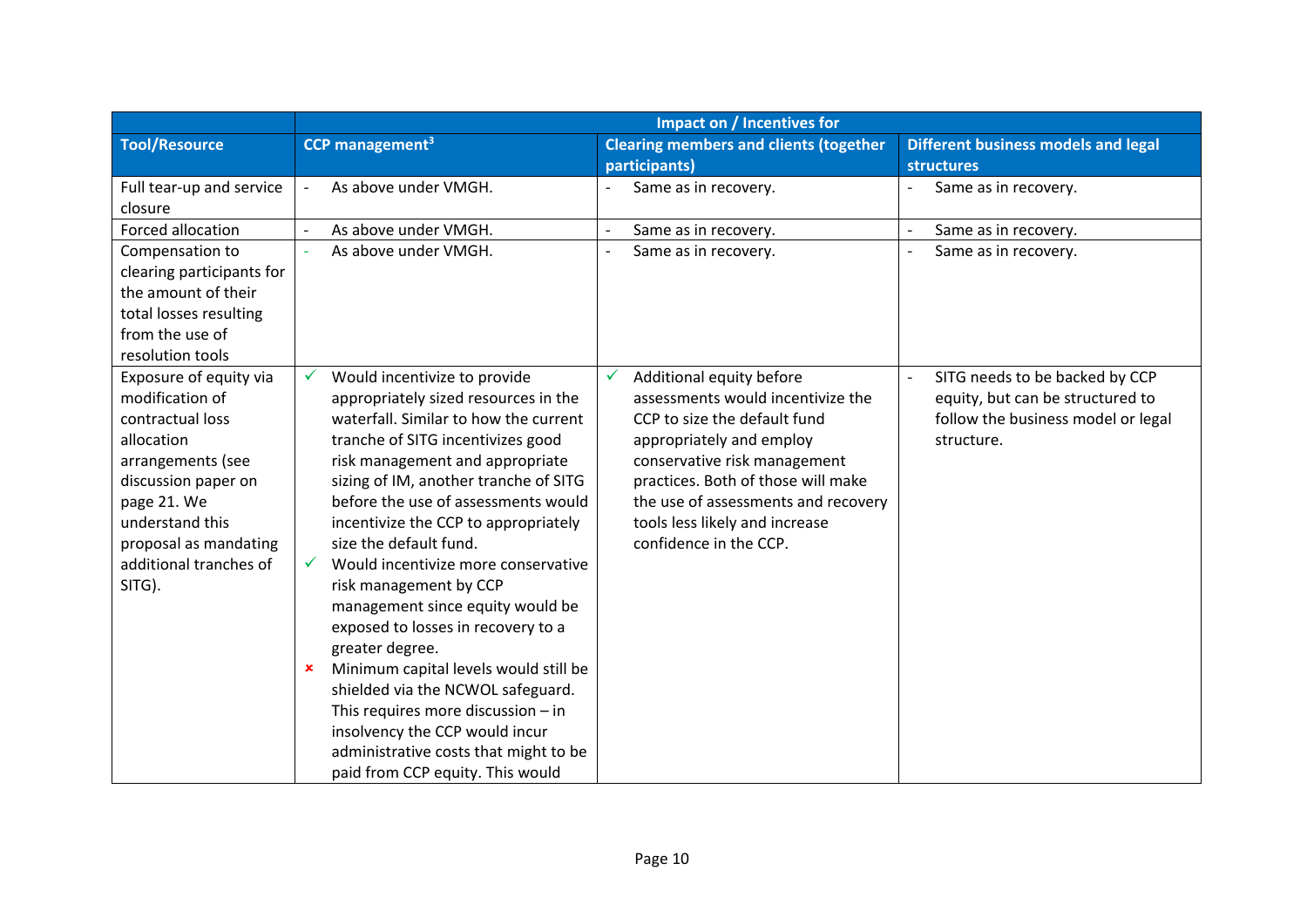|                                                                                                                                                                                               | Impact on / Incentives for                                                                                                                                  |                                                                                                                                                                                                                                                                      |                                                                                                                                                                                                                                                                                                                                                                                                                                                                                                                                                                                                                                                               |
|-----------------------------------------------------------------------------------------------------------------------------------------------------------------------------------------------|-------------------------------------------------------------------------------------------------------------------------------------------------------------|----------------------------------------------------------------------------------------------------------------------------------------------------------------------------------------------------------------------------------------------------------------------|---------------------------------------------------------------------------------------------------------------------------------------------------------------------------------------------------------------------------------------------------------------------------------------------------------------------------------------------------------------------------------------------------------------------------------------------------------------------------------------------------------------------------------------------------------------------------------------------------------------------------------------------------------------|
| <b>Tool/Resource</b>                                                                                                                                                                          | CCP management <sup>3</sup>                                                                                                                                 | <b>Clearing members and clients (together</b>                                                                                                                                                                                                                        | <b>Different business models and legal</b>                                                                                                                                                                                                                                                                                                                                                                                                                                                                                                                                                                                                                    |
|                                                                                                                                                                                               |                                                                                                                                                             | participants)                                                                                                                                                                                                                                                        | <b>structures</b>                                                                                                                                                                                                                                                                                                                                                                                                                                                                                                                                                                                                                                             |
|                                                                                                                                                                                               | have to be factored into the NCWOL<br>counterfactual valuation.                                                                                             |                                                                                                                                                                                                                                                                      |                                                                                                                                                                                                                                                                                                                                                                                                                                                                                                                                                                                                                                                               |
| Write down of equity<br>and cancellation of<br>existing shares (See<br>discussion paper on<br>page 21. We<br>understand this as<br>extinguishing of shares.<br>Dilution is covered<br>below). | Would incentivize the CCP to protect<br>its equity by strengthening the<br>waterfall, but only if the there is no<br>NCWOL claim for CCP shareholders.      | $\checkmark$<br>Incentives between participants and<br>CCP are aligned.                                                                                                                                                                                              | Depending on facts and<br>×<br>circumstances, current articulation<br>of NCWOL as applying to equity<br>could result in NCWOL<br>compensation to equity, which could<br>make structuring an effective<br>resolution strategy more challenging<br>for a RA.                                                                                                                                                                                                                                                                                                                                                                                                    |
| Bridge CCP (Includes<br>writing down equity of<br>the CCP shareholders)                                                                                                                       | Would incentivize the CCP to protect<br>v<br>its equity by strengthening the<br>waterfall, but only if the there is no<br>NCWOL claim for CCP shareholders. | Would better align incentives<br>✓<br>between participants and CCP.<br>Losses depend on the events leading<br>×<br>to resolution and whether a liability<br>is moved to the bridge entity or not<br>and therefore can diverge from the<br>counterfactual insolvency. | Would require more advance<br>planning by RA than use of strategy<br>not involving a bridge, but would<br>provide greater certainty to the<br>market that the RA would have to<br>act quickly to restore a matched<br>book and return critical operations<br>to normalcy.<br>Would be critical for the RA to<br>ensure that a bridge CCP would have<br>all necessary licenses and regulatory<br>approvals to continue operating the<br>failed CCP's business - including<br>ones that would allow the bridge to<br>offer services to participants located<br>outside its jurisdiction.<br>Would insulate the CCP's business<br>transferred to the bridge from |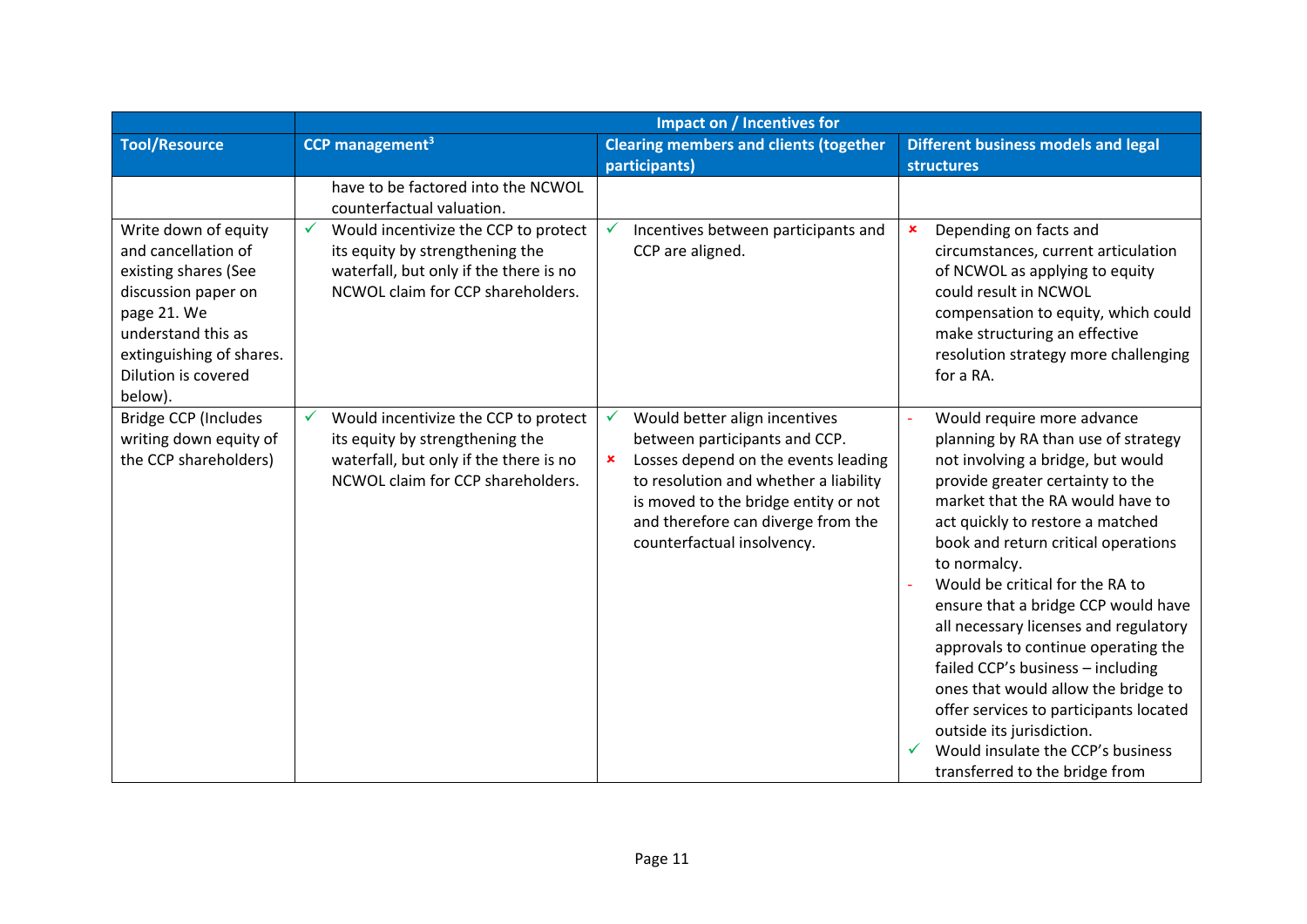|                                    | Impact on / Incentives for                |                                                                     |                                                      |
|------------------------------------|-------------------------------------------|---------------------------------------------------------------------|------------------------------------------------------|
| <b>Tool/Resource</b>               | CCP management <sup>3</sup>               | <b>Clearing members and clients (together</b>                       | <b>Different business models and legal</b>           |
|                                    |                                           | participants)                                                       | <b>structures</b>                                    |
|                                    |                                           |                                                                     | litigation claims that might be                      |
|                                    |                                           |                                                                     | asserted against the failed CCP.                     |
| Dilution of shares                 | Would incentivize the CCP to protect<br>✓ | Unless equity holders of failed CCP<br>×                            | Would be critical that existing equity<br>×          |
| (These                             | its equity by strengthening the           | are significantly diluted, possible                                 | holders of the failed CCP be                         |
| incentives/disincentives           | waterfall, but only if the there is no    | conflicts between them and new                                      | significantly diluted in order to avoid              |
| will also apply to:                | NCWOL claim for CCP shareholders.         | equity holders on strategy and/or                                   | conflicts between them and new                       |
| bail-in of liabilities             |                                           | management of the resolved CCP                                      | equity holders that could undermine                  |
| of clearing                        |                                           | could undermine the prospects for                                   | the prospects for an effective                       |
| participants,                      |                                           | an effective resolution, which would                                | resolution.                                          |
| bail-in of long-term               |                                           | expose participants to potential<br>future losses as CCP's business | Is important to make it clear that<br>$\pmb{\times}$ |
| debt to provide                    |                                           |                                                                     | NCWOL safeguard in no event                          |
| pre-funded                         |                                           | franchise would be more likely to<br>fail.                          | applies to equity in the case of its<br>dilution.    |
| resources solely for               |                                           |                                                                     |                                                      |
| recapitalization,<br>committed but |                                           |                                                                     |                                                      |
| unfunded capital                   |                                           |                                                                     |                                                      |
| instruments held                   |                                           |                                                                     |                                                      |
| by sophisticated,                  |                                           |                                                                     |                                                      |
| well-capitalized                   |                                           |                                                                     |                                                      |
| institutional                      |                                           |                                                                     |                                                      |
| investors                          |                                           |                                                                     |                                                      |
| unaffiliated with                  |                                           |                                                                     |                                                      |
| the CCP and                        |                                           |                                                                     |                                                      |
| use of cash calls for              |                                           |                                                                     |                                                      |
| recapitalization                   |                                           |                                                                     |                                                      |
| if these tools lead to             |                                           |                                                                     |                                                      |
| dilution of CCP equity.            |                                           |                                                                     |                                                      |
| Third parties willing to           | Whether CCP owners and                    | Would have no direct impact on<br>✓                                 | ✓<br>Would not require upfront pre-                  |
| buy the CCP, in the                | management are affected depends           | clearing members.                                                   | funded resources.                                    |
|                                    | on whether the RA dilutes or              |                                                                     |                                                      |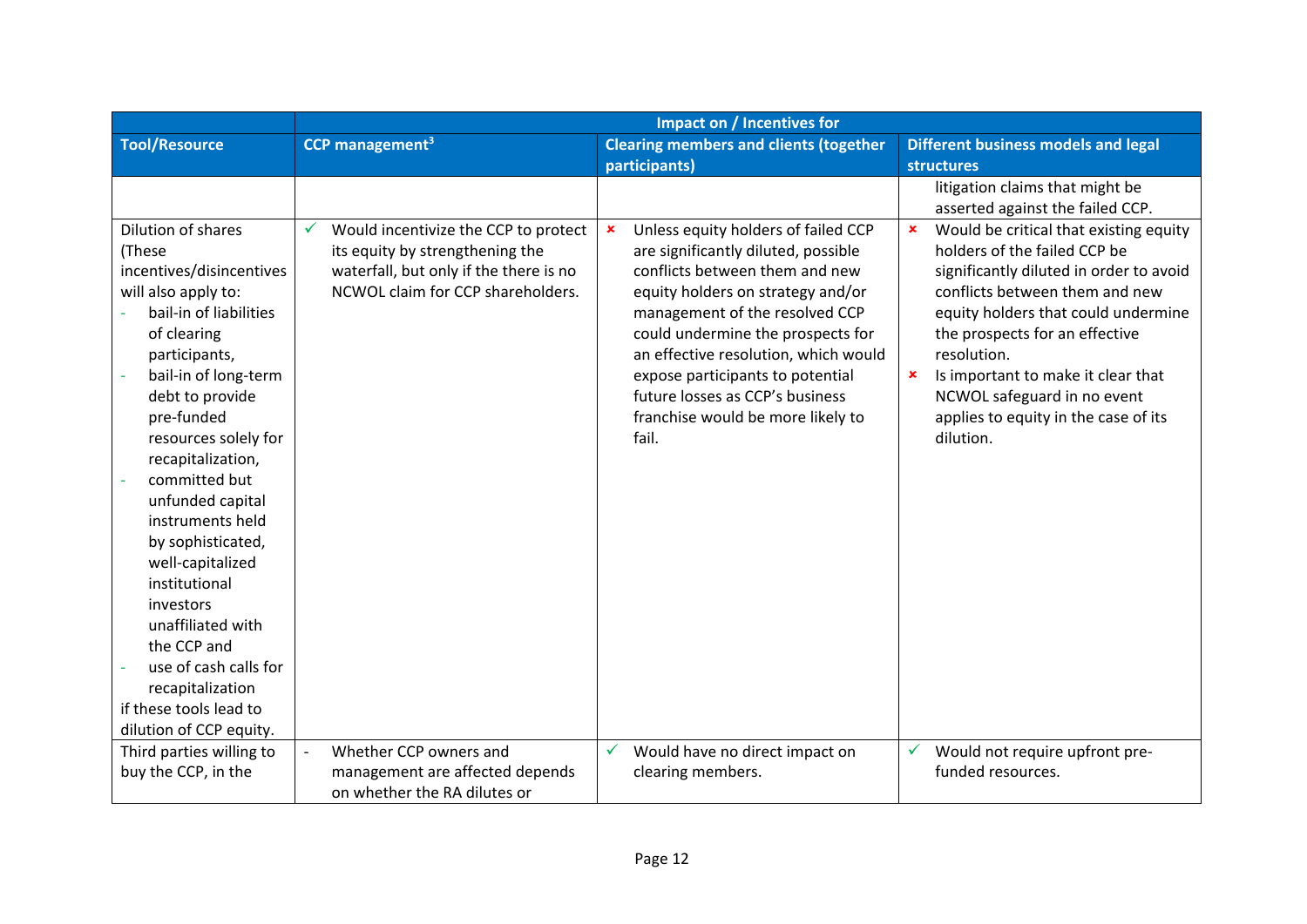|                                                                                          | Impact on / Incentives for                                                                                                                                                                    |                                                                                                                                                                                                                                                                                                                                                                                       |                                                                                                                                                                                                                                                                                                                                                                                                                                           |
|------------------------------------------------------------------------------------------|-----------------------------------------------------------------------------------------------------------------------------------------------------------------------------------------------|---------------------------------------------------------------------------------------------------------------------------------------------------------------------------------------------------------------------------------------------------------------------------------------------------------------------------------------------------------------------------------------|-------------------------------------------------------------------------------------------------------------------------------------------------------------------------------------------------------------------------------------------------------------------------------------------------------------------------------------------------------------------------------------------------------------------------------------------|
| <b>Tool/Resource</b>                                                                     | CCP management <sup>3</sup>                                                                                                                                                                   | <b>Clearing members and clients (together</b><br>participants)                                                                                                                                                                                                                                                                                                                        | <b>Different business models and legal</b><br>structures                                                                                                                                                                                                                                                                                                                                                                                  |
| process providing<br>capital.<br>Use bail-in-able long                                   | extinguishes CCP equity or not. As<br>decisions are taken by the RA, CCP<br>management and owners have no<br>control anymore and cannot react to<br>incentives or disincentives.<br>As above. | Would be an equitable way of<br>recapitalizing the CCP.<br>Would ensure financial stability<br>while supporting continuity of<br>clearing.<br>Would have no direct impact on<br>$\overline{a}$                                                                                                                                                                                        | Would provide a comprehensive<br>$\checkmark$                                                                                                                                                                                                                                                                                                                                                                                             |
| term-debt to provide<br>pre-funded resources<br>reserved solely for<br>recapitalization. | Would increase costs associated<br>×<br>with implementing this tool, either<br>to the CCP or leading to higher<br>clearing fees.                                                              | clearing participants unless costs are<br>passed on.<br>Would be equitable, but could be<br>$\overline{\phantom{0}}$<br>costly if the CCP passed on cost by<br>increased fees to clearing<br>participants.<br>Would ensure financial stability<br>✓<br>while supporting continuity of<br>clearing.                                                                                    | plan for recapitalizing a resolved CCP<br>without use of taxpayer funds.<br>Provides for certainty of<br>✓<br>recapitalization since resources are<br>prefunded/readily available.<br>Could be more costly than doing<br>$\pmb{\times}$<br>nothing and hoping third parties<br>purchase a CCP or a subset of<br>participants voluntarily recapitalize<br>it.<br>Would significantly reduce likelihood<br>of NCWOL compensation to equity. |
| A subset of clearing<br>participants agrees to<br>voluntarily recapitalize<br>the CCP.   | As above.                                                                                                                                                                                     | Would have no direct impact on<br>✓<br>clearing members. Sale to clearing<br>participants who want to ensure<br>continuity is similar as a sale to a<br>third party, therefore an equitable<br>way of recapitalizing the CCP.<br>Would ensure entire membership<br>base not burdened; would allow<br>those who want to withdraw to exit<br>without additional exposure to the<br>CCP. | $\pmb{\times}$<br>Would not represent a<br>comprehensive plan for<br>recapitalizing a resolved CCP without<br>taxpayer funds, as it is contingent<br>upon a subset of participants<br>electing to step up in stressed<br>market conditions.<br>Would not require upfront pre-<br>$\checkmark$<br>funded resources.                                                                                                                        |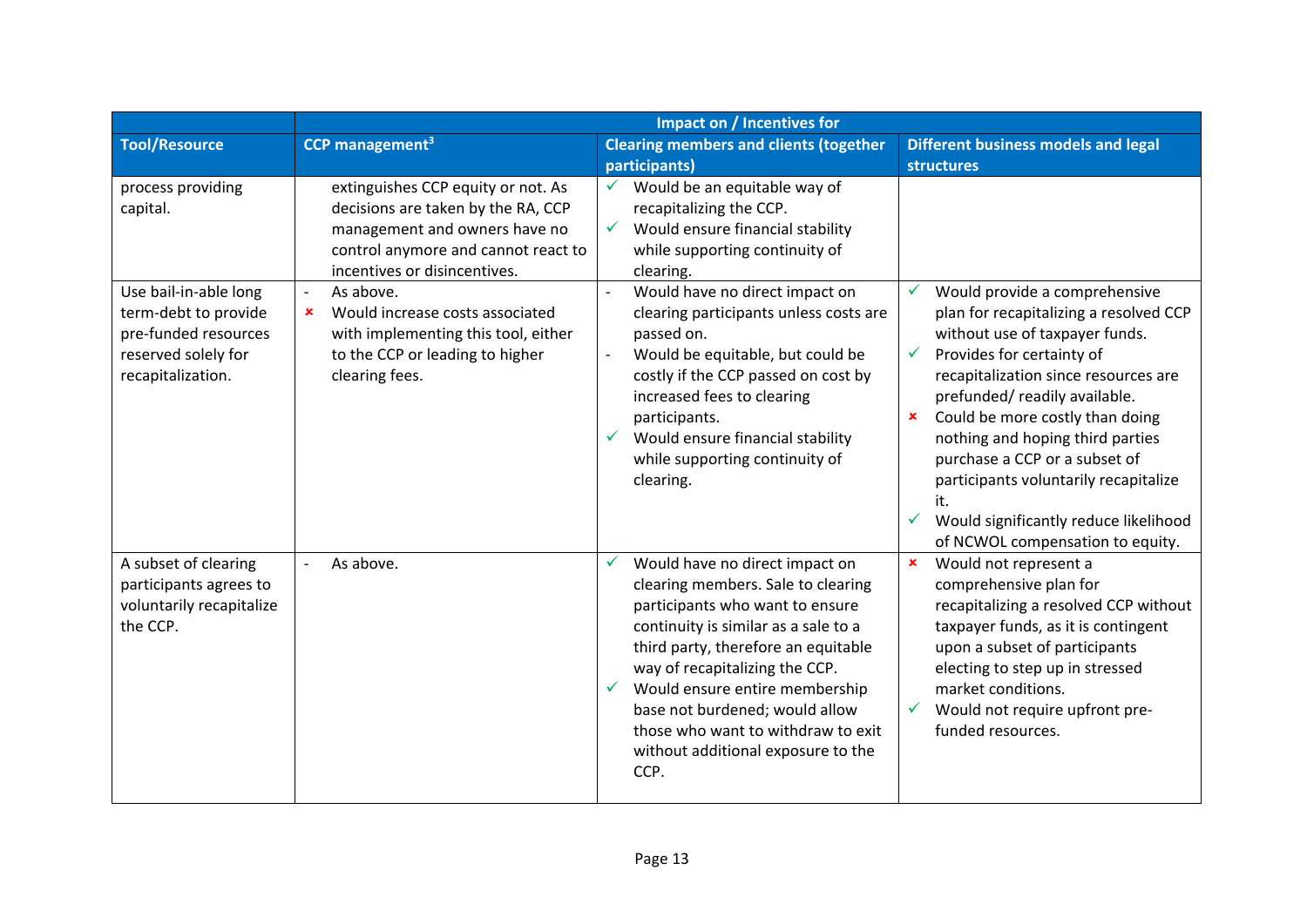|                                                                                                                                                                                                | Impact on / Incentives for                                                                                                                                                                                                                                                                                                                                                                                                           |                                                                                                                                                                                                                                                                                                                                                                                                  |                                                                                                                                                                                                                                                                                                                                                                                                                                                                                                                                            |
|------------------------------------------------------------------------------------------------------------------------------------------------------------------------------------------------|--------------------------------------------------------------------------------------------------------------------------------------------------------------------------------------------------------------------------------------------------------------------------------------------------------------------------------------------------------------------------------------------------------------------------------------|--------------------------------------------------------------------------------------------------------------------------------------------------------------------------------------------------------------------------------------------------------------------------------------------------------------------------------------------------------------------------------------------------|--------------------------------------------------------------------------------------------------------------------------------------------------------------------------------------------------------------------------------------------------------------------------------------------------------------------------------------------------------------------------------------------------------------------------------------------------------------------------------------------------------------------------------------------|
| <b>Tool/Resource</b>                                                                                                                                                                           | CCP management <sup>3</sup>                                                                                                                                                                                                                                                                                                                                                                                                          | <b>Clearing members and clients (together</b>                                                                                                                                                                                                                                                                                                                                                    | <b>Different business models and legal</b>                                                                                                                                                                                                                                                                                                                                                                                                                                                                                                 |
|                                                                                                                                                                                                |                                                                                                                                                                                                                                                                                                                                                                                                                                      | participants)                                                                                                                                                                                                                                                                                                                                                                                    | <b>structures</b>                                                                                                                                                                                                                                                                                                                                                                                                                                                                                                                          |
| Committed but<br>unfunded capital<br>instruments held by<br>sophisticated, well-<br>capitalized institutional<br>investors unaffiliated<br>with the CCP.                                       | As above.<br>$\overline{\phantom{a}}$<br>Would increase costs associated<br>$\boldsymbol{\mathsf{x}}$<br>with implementing this tool, either<br>to the CCP or leading to higher<br>clearing fees.                                                                                                                                                                                                                                    | Would have no direct impact on<br>clearing participants unless costs are<br>passed on.<br>Would be equitable, but would<br>increase clearing costs if the CCP<br>passed on costs by increased fees to<br>clearing participants.                                                                                                                                                                  | $\checkmark$<br>Would be more credible plan than<br>doing nothing and hoping third<br>parties or a subset of clearing<br>participants purchase the resolved<br>CCP.<br>Would likely be less costly on a BAU<br>$\checkmark$<br>basis than bail-inable long-term<br>debt.<br>Would not reduce likelihood of<br>$\mathbf x$<br>NCWOL compensation to equity<br>under current articulation of NCWOL<br>safeguard.<br>Would present performance risk<br>$\mathbf x$<br>related to the institutions who have<br>committed to provide resources. |
| Use of cash calls for<br>recapitalization<br>(Note that cash calls<br>are a special case of<br>committed but<br>unfunded capital<br>instruments for which<br>the CCP does not have<br>to pay). | No longer affected at this stage if<br>CCP's equity is extinguished and<br>equity is issued to members in<br>exchange for meeting their cash<br>calls.<br>If members were not compensated<br>×<br>with equity or other instruments and<br>CCP's equity were not either<br>extinguished or significantly diluted,<br>would represent inequitable windfall<br>benefitting equity and have<br>significant moral hazard<br>implications. | Would be an inequitable tool if<br>$\pmb{\times}$<br>clearing members were not<br>compensated. If members were<br>compensated with equity or other<br>instruments, they would have an<br>incentive to continue clearing<br>through the resolved CCP.<br>Not all members would be able or<br>$\mathbf x$<br>willing to hold CCP equity.<br>Would not be applicable for clients.<br>$\pmb{\times}$ | $\pmb{\times}$<br>Would present performance risk, as<br>it is contingent on participants<br>having the liquidity and financial<br>capacity to contribute resources in<br>stressed market conditions.                                                                                                                                                                                                                                                                                                                                       |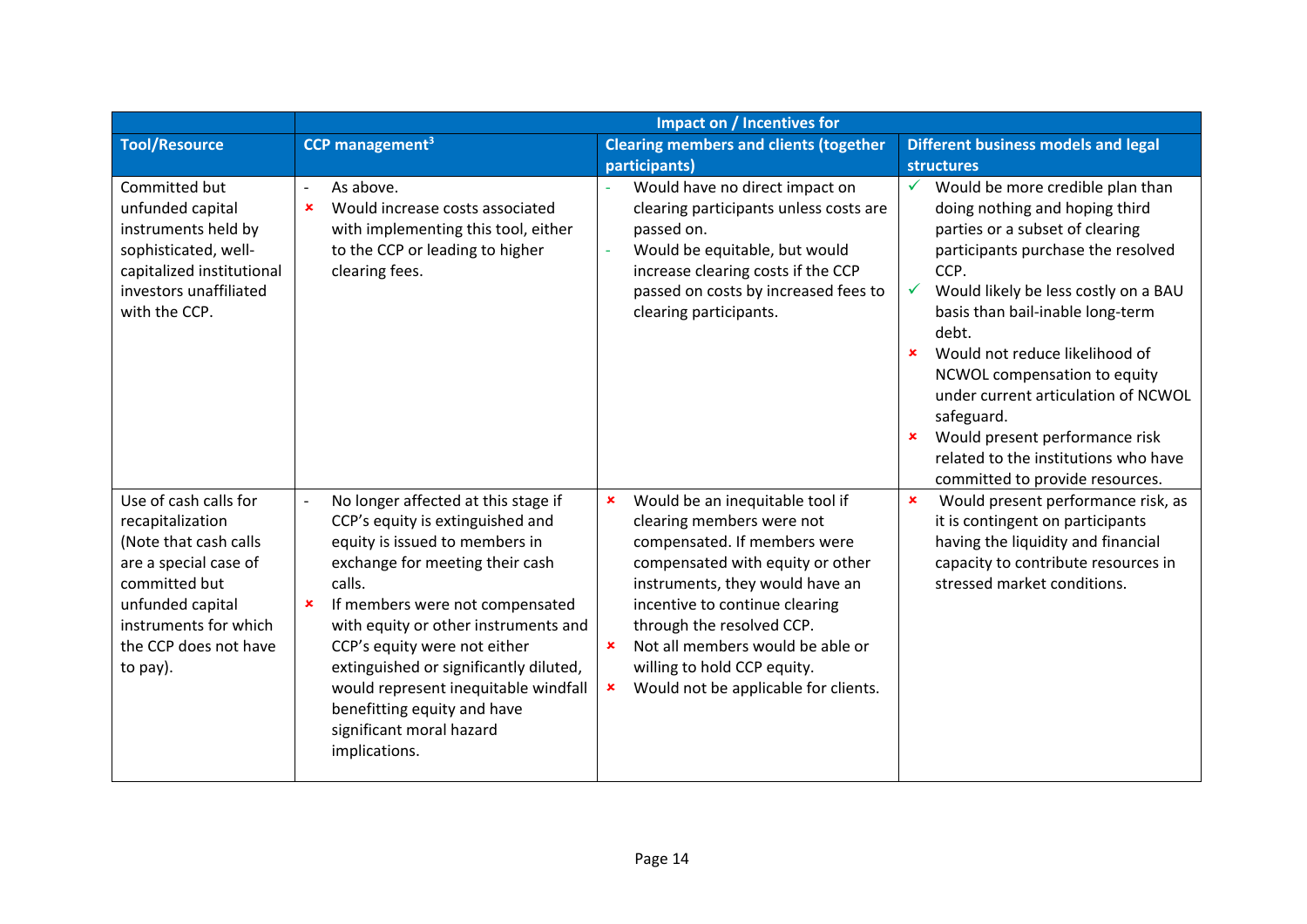## **Trade Associations Contacts**

| International Swaps and Derivatives Association<br>(ISDA) | Futures Industry Association (FIA) | The Institute of International Finance (IIF) |
|-----------------------------------------------------------|------------------------------------|----------------------------------------------|
| Ulrich Karl                                               | Jacqueline Mesa                    | <b>Richard Gray</b>                          |
| <b>Head of Clearing Services</b>                          | Senior Vice President              | Deputy Director                              |
| ukarl@isda.org                                            | <b>Global Policy</b>               | <b>Regulatory Affairs</b>                    |
| +44 20 3808 9720                                          | jmesa@fia.org                      | rgray@iif.com                                |
|                                                           | +1 202 772 3040                    | +1 202 8573307                               |

## *About FIA*

FIA is the leading global trade organization for the futures, options and centrally cleared derivatives markets, with offices in Brussels, London, Singapore and Washington, D.C.

## FIA's mission is to:

- support open, transparent and competitive markets,
- $\bullet$ protect and enhance the integrity of the financial system, and
- $\bullet$ promote high standards of professional conduct.

As the leading global trade association for the futures, options and centrally cleared derivatives markets, FIA represents all sectors of the industry, including clearing firms, exchanges, clearing houses, trading firms and commodities specialists from more than 48 countries, as well as technology vendors, lawyers and other professionals serving the industry.

## *About IIF*

The Institute of International Finance is a global association of the financial industry, with close to 450 members from 70 countries. Its mission is to support the financial industry in the prudent management of risks; to develop sound industry practices; and to advocate for regulatory, financial and economic policies that are in the broad interests of its members and foster global financial stability and sustainable economic growth. IIF members include commercial and investment banks, asset managers, insurance companies, sovereign wealth funds, hedge funds, central banks and development banks.